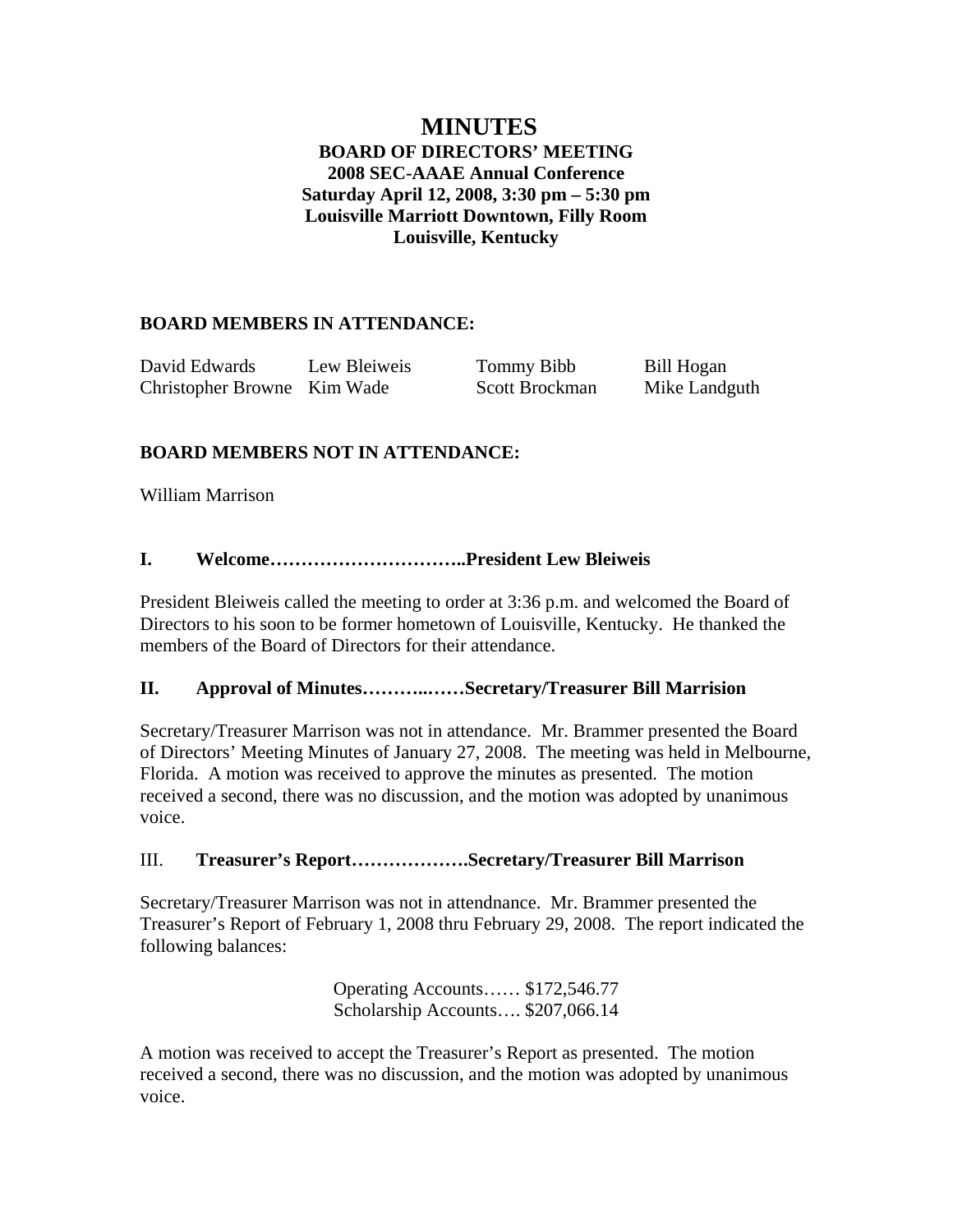# IV. **COMMITTEE REPORTS**

### **Executive Secretary………………………Bob Brammer**

Mr. Brammer reported that second notices for the payment of dues were being prepared. Approximately 75 individuals and corporations are in arrears at this time.

Mr. Brammer noted that the criteria for the corporate awards needed to be ratified by the Board. He noted some of the changes that had been implemented and recommend approval. Following discussion by the Board and the Corporate Committee members, the Board ratified the criteria by consensus.

Mr. Brammer presented a revised policy entitled "Progression Through the Chairs of the SEC-AAAE and Vacancies on the AAAE Board of Directors." He noted a change making the SEC-AAAE Immediate Past President the candidate to fill an open vacancy on the AAAE Board of Directors. He informed the Board that the change would have to be approved by the general membership.

Mr. Brammer presented copies of all standing policies for review by the Board of Directors including:

- SAMA Educational Foundation Funding Cap (Corrected copy includes Eastern Kentucky University)
- SAMA Education Foundation, Inc., Investment Policy
- **SEC-AAAE** Investment Policy
- **SEC-AAAE Travel Policy**
- Progression Through the Chairs of the SEC-AAAE and Vacancies on the AAAE Board of Directors

Mr. Brammer informed the Board of Directors that the policies require an annual review and approval by the General Membership.

Mr. Brammer presented Resolutions expressing appreciation by the membership to:

- President Lew Bleiweis for his contributions during presidential year 2007-2008.
- The 2008 SEC-AAAE Annual Conference Committee for the committee's work on the 2008 annual conference.
- The Louisville Marriott Downtown for hosting the 2008 SEC-AAAE annual conference.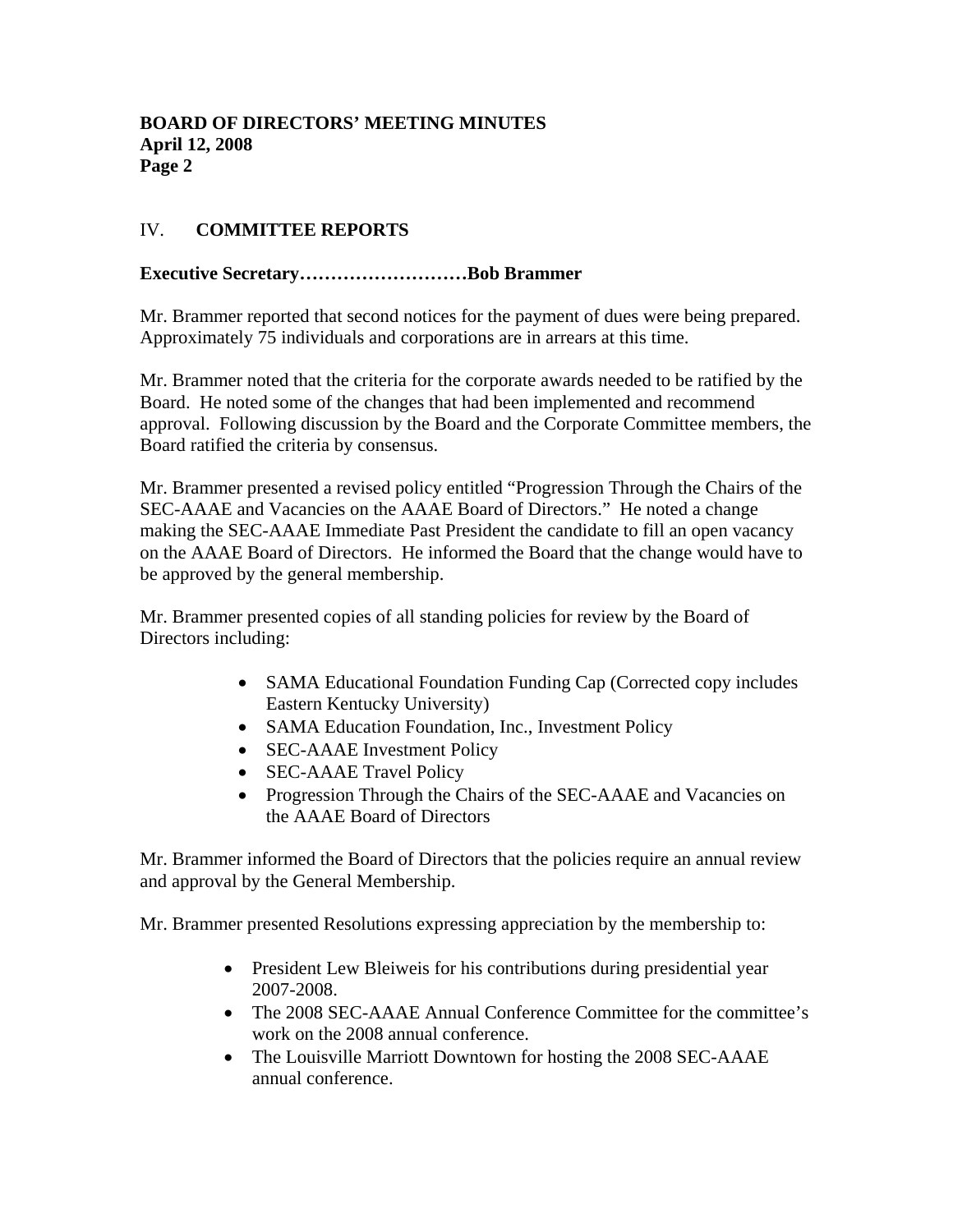- The Louisville Regional Airport Authority for hosting the 2008 SEC-AAAE annual conference.
- The Mayor of the City of Louisville for hosting the 2008 SEC-AAAE annual conference.
- Lori DeVore for her good work toward the success of the SEC-AAAE annual conference.

Mr. Brammer informed the Board of Directors that the resolutions would require adoption by the General Membership.

## **2008 Finance & Administration**

# **Conference…………………………….….Michael Clow, Co-Chairman Judi Olmstead, Madam Co-Chairman**

Mr. Clow reported on the conference sponsorships, thanked those responsible for its success and noted that approximately 125 individuals registered for the conference. He reported that AAAE presented the Chapter with a check for \$13,959.43 representing 75% of the Chapter's expected income from the conference and final accounting is not yet available. Mr. Bleiweis thanked Mr. Clow and Ms. Olmstead for their invaluable assistance in coordinating the conference.

## **2008 Annual Conference………………...Lew Bleiweis**

Mr. Bleiweis welcomed the Board of Directors and guests to Louisville and he provided a brief report regarding the conference. He reported that approximately 250 individuals were registered.

## **2009 Finance and Administration Conference………………………………Tommy Bibb**

Mr. Bibb reported the conference will be held February 22-24, 2009 in Orlando Florida at the Embassy Suites. Ms. Judi Olmstead will chair the event and on her behalf, Mr. Bibb is seeking a co-chairperson if anyone is interested.

## **2009 Annual Conference……………….Christopher Browne**

Mr. Browne reported that planning for the 2009 SEC-AAAE Annual Conference to be held in Washington, DC, was underway. The meeting will be held at the Hyatt Regency in Reston, Virginia. The dates are May 3-5, 2009, and rooms are approximately \$260 per night for single/double occupancy.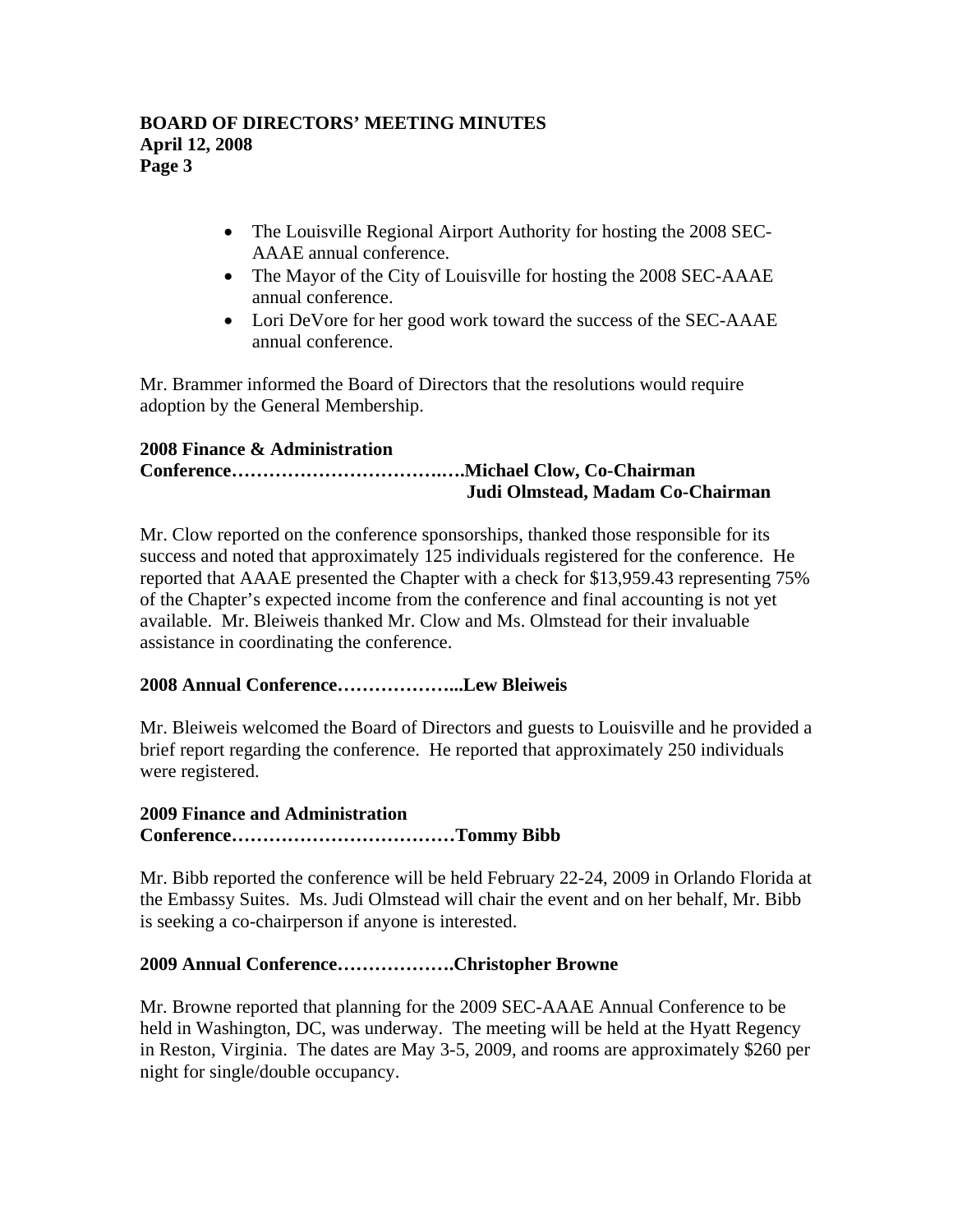### **BOARD OF DIRECTORS' MEETING MINUTES April 12, 2008 Page 4**

#### **2010 Finance and Administration Conference………………………………Bill Marrison**

Mr. Marrison was not in attendance.

### **2010 Annual Conference……………….Scott Brockman**

Mr. Brockman reported that the conference is scheduled for April 17-21, 2010 at the Marriott Hotel in Memphis, Tennessee. Room rates are approximately \$165 for single/double occupancy. Space is available for 40 to 65 exhibitors. The venue is close to Beale Street and other entertainment areas.

#### **Professional Education Committee……Scott Brockman, Chairman**

Mr. Brockman reported that two candidates were seated for oral exams at this event and one passed. Mr. Brockman provided the Board Members with an overview of the A.A.E. processes and he noted that activity within the accreditation process has increased substantially, including 23 individuals that were recently accredited in the Southeast. He also provided the Board with a summary of current A.A.E. candidates in the Southeast and current candidates nationwide. Mr. Brockman noted that he was continuing to work with AAAE to invigorate the existing pool of candidates nationwide. He added that seven candidates are scheduled for oral tests in New Orleans.

#### **Scholarship Committee…………………Jeff Gray, Chairman**

Mr. Gray reported the names and general backgrounds of the four candidates that had been selected for the 2008 SAMA Educational Foundation, Inc., scholarships. He noted that no applications were received from Auburn University. President Bleiweis complimented Mr. Gray for his good work for the Foundation throughout the year. He noted that eight applications were received this year and that is an improvement over recent previous years. Mr. Gray presented some recommended adjustments to the COTE' selection process for consideration by the Board and presented some questions for additional direction by the Board of Directors. Mr. Bibb likewise thanked Mr. Gray for his good work and noted that he (Mr. Bibb) was not pleased with named scholarships not being awarded. Mr. Gray reported that he will pursue additional avenues to communicate the availability of the named scholarships to student bodies.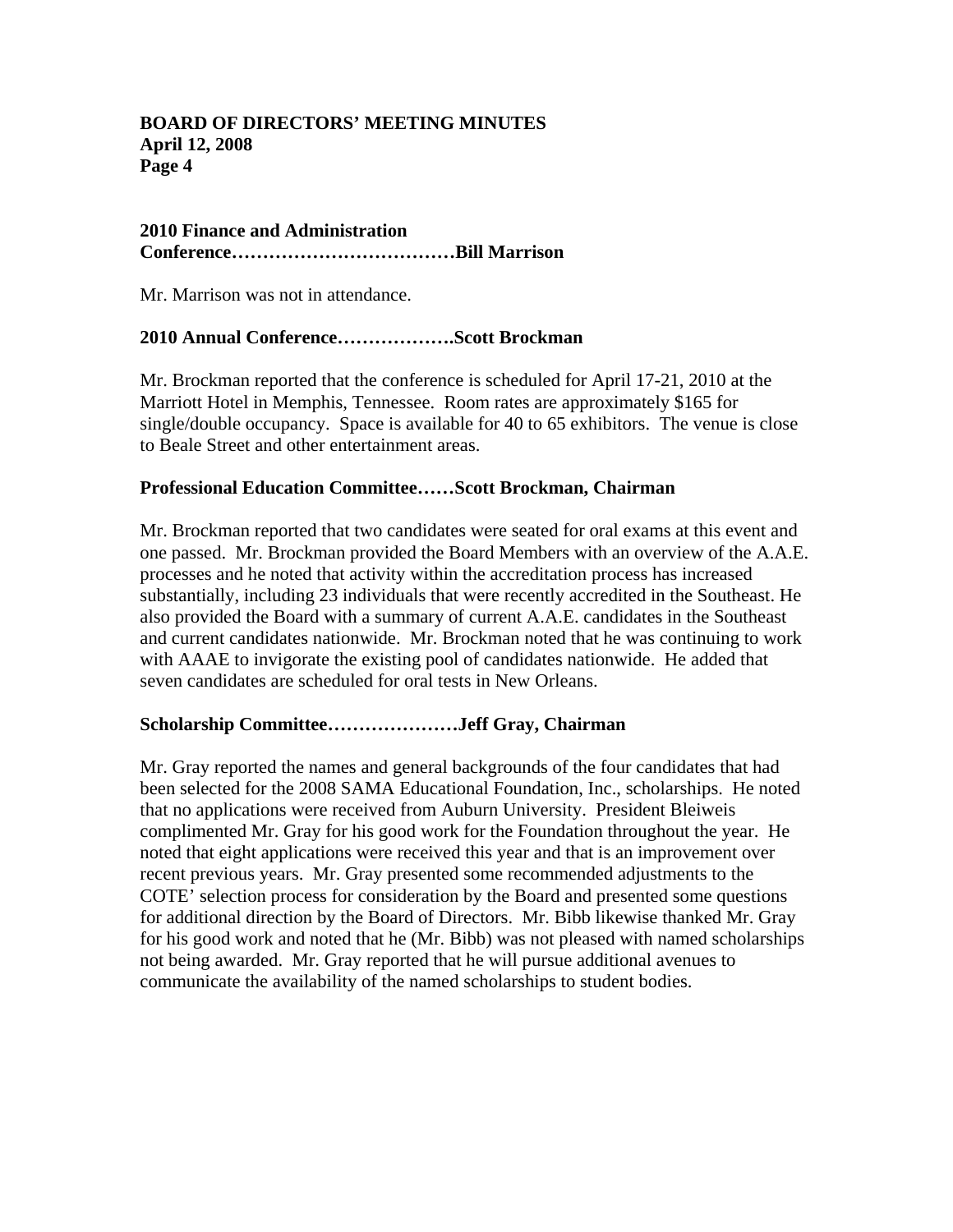### **BOARD OF DIRECTORS' MEETING MINUTES April 12, 2008 Page 5**

#### **Embry-Riddle Aeronautical University Internship Committee…………………...Kevin Miller, Chairman Kim Wade, Chapter Liaison**

Mr. Miller was not in attendance. Ms. Wade reported that she and Mr. Miller had communicated and the committee is creating a survey to be mailed to airports and corporate members regarding available internships. A website promoting the availability of internships is also under construction and should be operating May 1, 2008.

## **Corporate Liaison Committee………….Claudia Holliway, Madam Chairman Heather Chaney, Madam Co-Chairman**

Ms. Holliway reported that the Corporate Awards are ready for presentation during the Awards Luncheon. Considerable discussion revolved around the fundamentals of the committee and its future responsibilities.

#### **General Aviation Committee…………...Colette Edmisten, Madam Chairman**

Ms. Edmisten was not in attendance. President Bleiweis noted some of the accomplishments of the committee and noted that Mr. Terry Lloyd had joined the committee's ranks.

#### **Membership Committee………………...Sean Tracey, Chairman**

Mr. Tracey was not in attendance. Mr. Brammer reported that Mr. Tracey had successfully secured fifty new members thus far this year and he has plans for a second mailing within the next few weeks. President Bleiweis thanked Mr. Tracey for his good work.

## **Transportation Security Services (TSS) Committee…………………………….....Christopher Browne, Chairman**

Mr. Browne reported that the key issue under discussion by the committee at the present time was employee screening and piloting standards for biometrics.

#### **Nominations Committee………………..David Edwards, Chairman**

Immediate Past President David Edwards noted that his committee was made up of Ms. Diana Lewis, AAE, from the St. Lucie County International Airport and Mr. Robert Bowen, AAE, from the Norfolk International Airport. He noted that the executive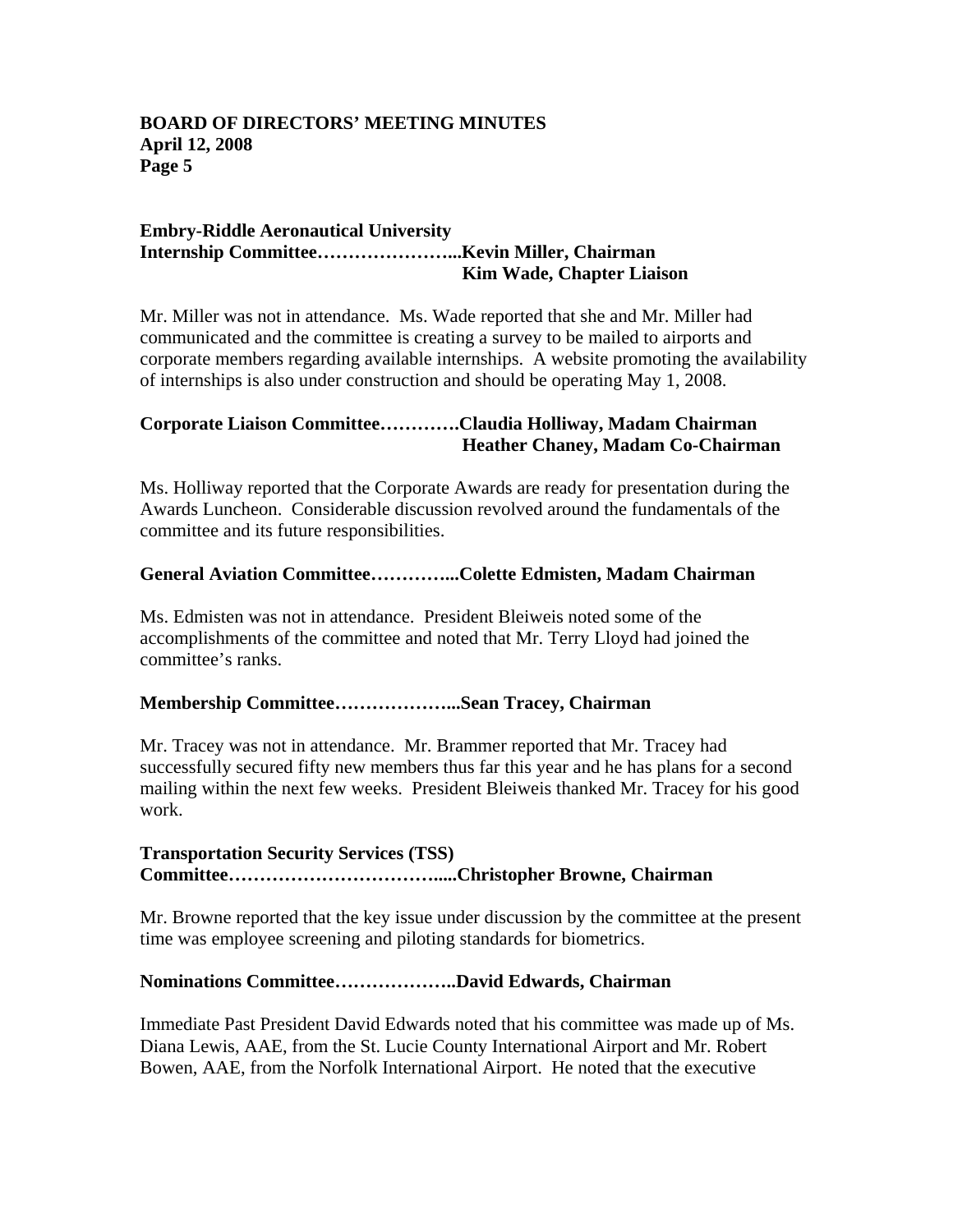### **BOARD OF DIRECTORS' MEETING MINUTES April 12, 2008 Page 6**

secretary had forwarded correspondence to the membership encouraging members to submit letters of interest in serving on the Board and accompanying letters of support from superiors or governing boards for the time and travel commitments associated with service on the Board of Directors.

Mr. Edwards presented the following slate of Officers and Directors for the operating year 2008-2009:

Immediate Past President – Lew Bleiweis President – Tommy Bibb President Elect – Bill Marrison Secretary/Treasurer – Scott Brockman Director-at-Large – Michael Landguth Director-at-Large – Christopher Browne Director-at-Large – Mike Clow Director-at-Large – Jeff Gray Corporate Representative on the Board of Directors – Bill Hogan

The Board of Directors accepted Mr. Edwards' recommendations with the understanding that the slate of officers and directors required adoption by the General Membership.

## **V. OLD BUSINESS**

President Bleiweis reported on the work of the AAAE Academic Relations Committee including AAAE's recommendation that the Chapters provide funding to assist students in attending the AAAE Annual Conferences.

President Bleiweis reported on the Chapter's AAAE Nominations Committee representative, Mr. Larry Cox, A.A.E., who recommends that Ms. Kelly Johnson be the Chapter's representative in the AAAE Chairs. The Board accepted the recommendation by consensus. President Bleiweis presented two new DVD's regarding the AAE program. President Bleiweis noted that AAAE had been informed of Chapter dissatisfaction with AAAE staffers being awarded the A.A.E. status. Additional discussion is expected on this issue.

President Bleiweis provided an overview of work accomplished by Mike Landguth, Chuck Henderson and Claudia Bower to create a consolidated corporate sponsorship fee